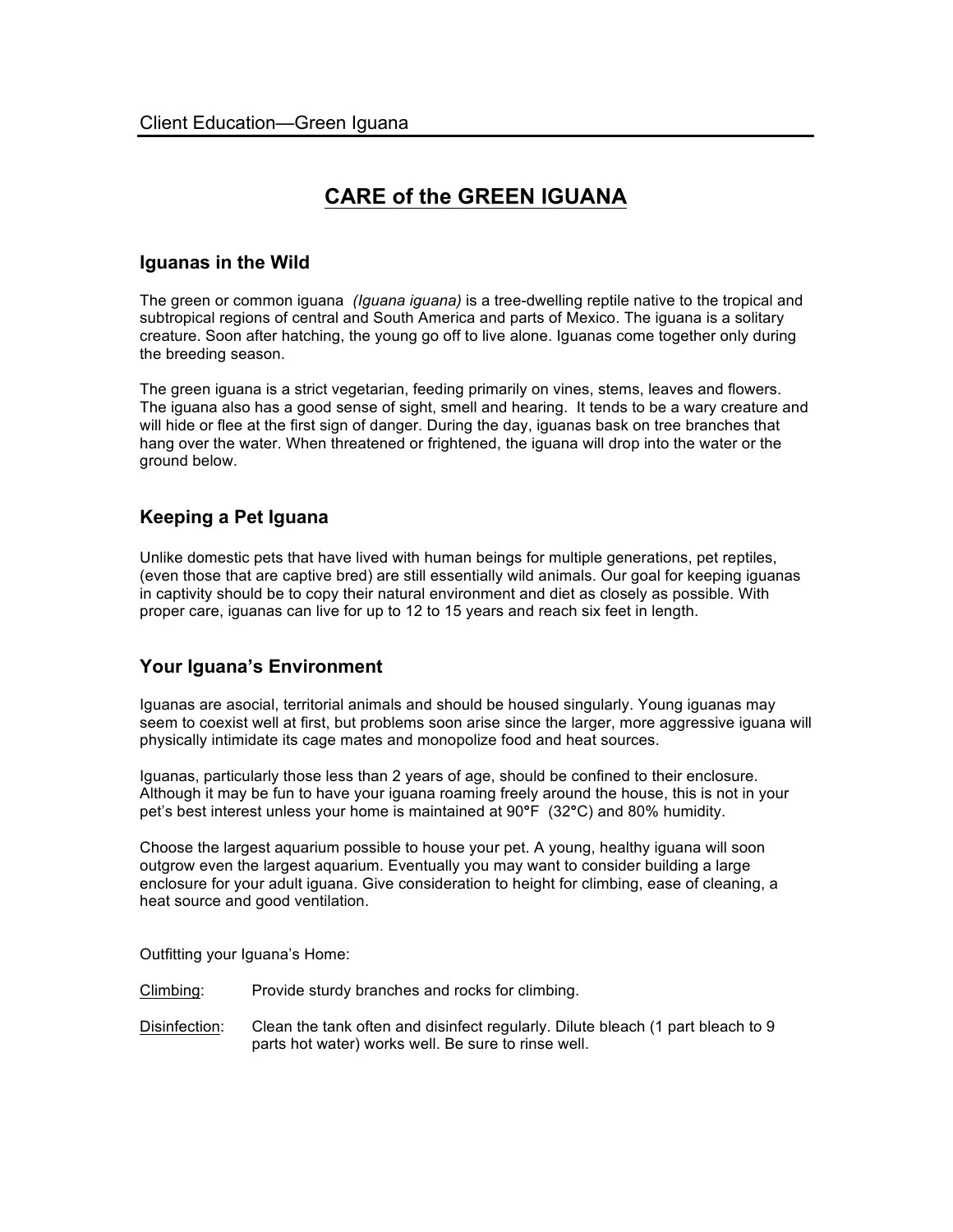Some reports suggest that reptiles are highly susceptible to toxicity from pine cleaners such as Pine Sol and Lysol. Do not use these products under any circumstances!

- Escape Proof: Make sure cage tops are secure!
- Heat: Along with diet, heat is one of the most important factors for the long-term health of your lizard. Warmth is needed for proper digestion and a strong immune system.

Cage temperature should range from 80-88**°**F (27-31**°**C) with basking spots that reach 92-95**°**F (33-35**°**C) during the day. Night time temperatures should range from 75-80**°**F (24-27**°**C). Provide a temperature range or gradient within the tank that allows your iguana to select warmer or "cooler" areas.

- Place an overhead heat light over one end of the tank safely out of reach of the iguana. Provide branches or shelving at this end of the tank to allow the iguana to climb on when increased heat is desired. Turn off heat lamps at night; ceramic heaters may be left on.
- Provide floor heat with an under-tank floor mat or heat tapes. This heat source should serve to maintain cage temperature at 80**°**F (27**°**C) at night.
- Beware of hot rocks since short circuits can cause serious burns. If you *must* have a hot rock, check this item frequently.

\*\*Place thermometers at each end of the cage, at a level that is consistent with where the animal spends most of its time.

- Hiding Areas: Like all wild animals, your iguana will be more at ease if it has a safe place to hide. Place a half log, cardboard box, terracotta pottery, PVC pipes and/or cardboard roll from toilet paper or paper towels at both ends of the cage. Plastic or silk artificial plants can also be used and are easy to clean.
- Humidity: A target relative humidity of 60-80% is recommended for pet iguanas. Accurate measurement of humidity is recommended with the use of hygrometers.

Place the water dish underneath the heat lamp to promote evaporation and mist the cage walls and lid frequently. Provide good ventilation to avoid mold growth.

Lighting: Adequate lighting is one of the most difficult factors to copy from the natural environment. There is no artificial light that can match the ultraviolet (UV) content of bright natural sunlight.

> Provide a full-spectrum UV light source for normal absorption of dietary calcium. Be sure to choose a bulb specifically designed for reptile use that emits light in the UVB range of 290-320 nm. Ultraviolet rays are filtered by glass and plastic therefore natural light and artificial light must not pass through glass or plastic. The UVB spectrum generally degrades after about 6 months; therefore bulbs should be replaced every 6 months.

- Substrate: Newspaper and paper towels are the easiest and safest materials to line the cage floor. If Astroturf is used, have several pieces available for easy, frequent changes to keep the surface dry.
- Water: Make fresh water available at all times. A large, heavy water bowl increases cage humidity and allows the iguana to soak.